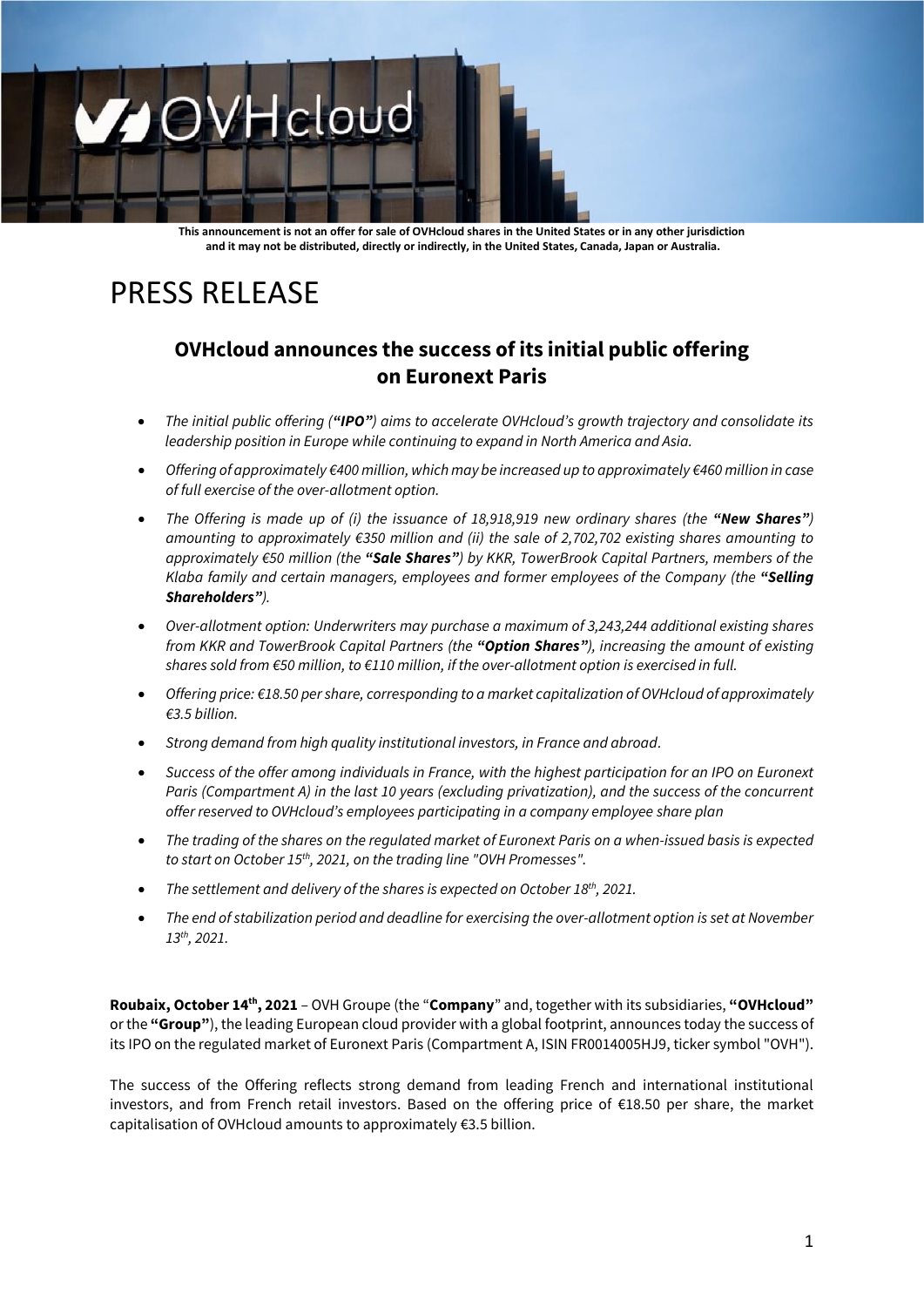The trading of the shares of OVHcloud on the regulated market of Euronext Paris, Compartment A, will start on October 15<sup>th</sup>, 2021 (on a when-issued basis). The settlement and delivery of the offering is expected to occur on October 18th, 2021.

#### **Michel Paulin, CEO of OVHcloud,** said:

*"The successful IPO of OVHcloud kicks off a new phase of development for our company. This operation provides us with additional resources to accelerate our growth and strengthen our position as a European champion and pure player in the cloud, while supporting our international expansion and by reinforcing the relationships of trust that we maintain with our stakeholders.* 

*This significant step is the consistent follow-up of more than 20 years of virtuous and sustainable growth, made possible by the visionary leadership of Octave Klaba, the talent of our more than 2,400 employees and the combined strengths of our entire ecosystem.* 

*The great success of the offer among individual investors and the strong participation of OVHcloud's employees in the concurrent offer reserved for them demonstrate their confidence in the development of the Group that we are building every day with our ecosystem of customers and partners. We look forward to writing this new chapter in the history of OVHcloud with them, as well as with the many institutional investors who are joining us today alongside KKR and TowerBrook, and to further propel our open, trusted and sustainable Cloud."*

#### **Rationale for the Offering**

The Group intends to use the net proceeds of the issuance of the New Shares to finance its growth strategy, including in particular the financing of its geographical expansion and the construction of data centers, the development of new products and, as applicable, external growth operations.

#### **Final Terms of the Offering**

The price of the Offering is set at  $\epsilon$ 18.50 per share<sup>1</sup>. The market capitalisation of OVHcloud amounts to approximately €3.5 billion.

As part of the IPO, 21,621,621 shares have been issued (prior to the exercise of the Over-Allotment Option), of which:

- 3,600,000 shares were allocated in the French Public Offering, representing approximately 17% of the initial size of the Offering. The A1 orders (from 10 shares to 200 shares included) will be served at 100% and the A2 orders (above 200 shares) at 81%. The total demand in the OPO was served at over 91% ;
- 18,021,621 shares in the International Offering, representing approximately 83% of the initial size of the Offering.

#### **Proceeds of the Offering**

The gross proceeds to the Company of the issuance of the 18,918,919 New Shares amount to approximately €350 million.

The gross proceeds to the Selling Shareholders from the sale of the 2,702,702 Sale Shares amount to approximately €50 million and may be increased to a maximum of approximately €110 million, should the Over-Allotment Option be exercised in full.

<sup>1</sup>The indicative price range set out in the prospectus approved by the *Autorité des marchés financiers* (the

<sup>&</sup>quot;**AMF**") on October 4, 2021 under number 21-431 was fixed at €18.50-20.00 per share.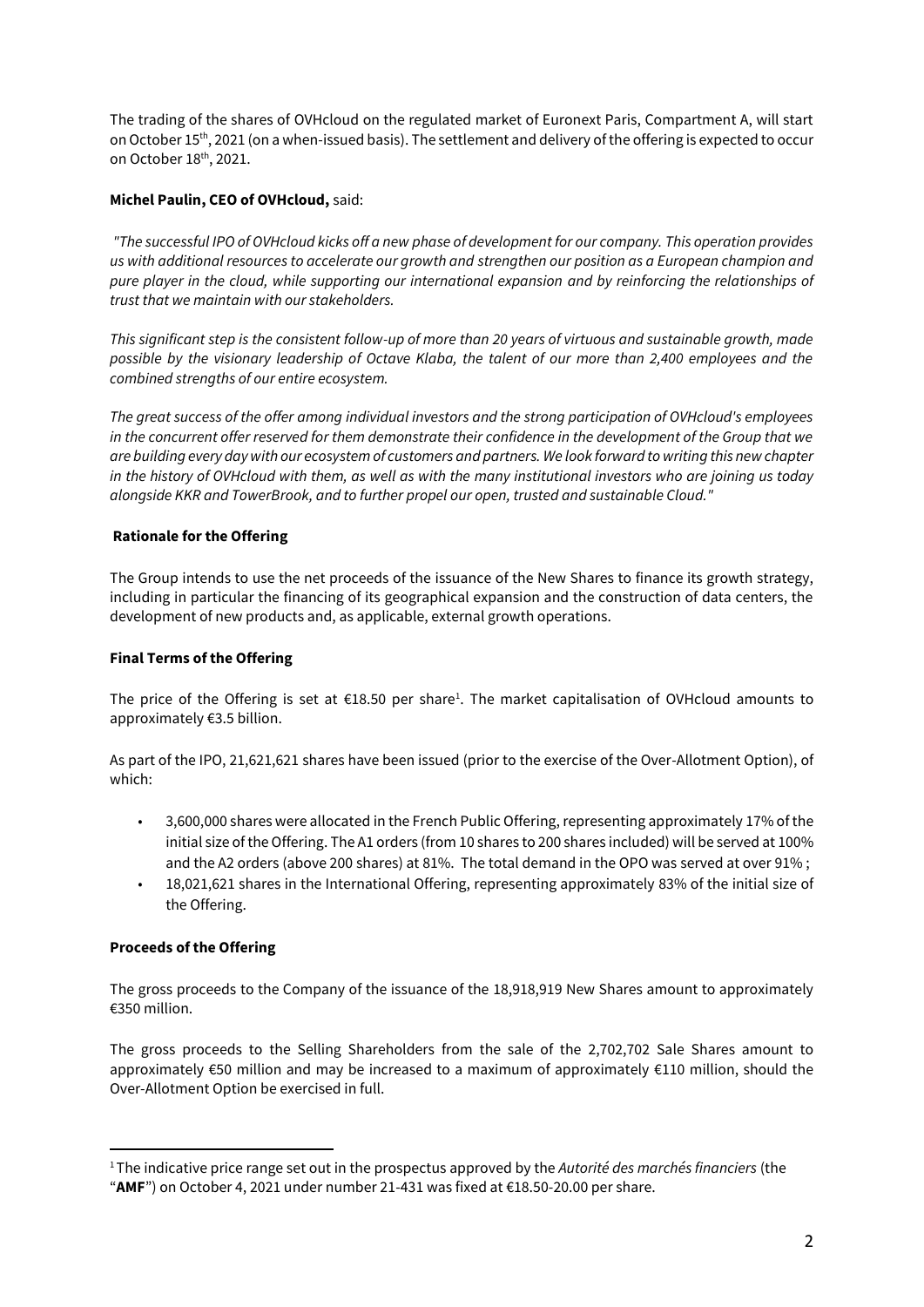The Company will not receive any proceeds from the sale of the Sale Shares.

#### **Over-Allotment Option**

KKR and TowerBrook Capital Partners have granted BNP Paribas, on behalf of the Underwriters, an option allowing for the purchase of up to 3,243,244 shares, representing a maximum of 15% of the total number of New Shares and Sale Shares (the **"Over-Allotment Option"**).

This Over-Allotment Option will cover future potential over-allotments and facilitate any stabilization operations, which are intended to support the market price of the shares. It may be exercised only once and at any time, wholly or partially, during 30 calendar days from October 14<sup>th</sup>, 2021 until November 13<sup>th</sup>, 2021 (included).

The Company will not receive any proceeds from the sale of the Option Shares.

#### **Next steps**

| <b>Date</b>                     | <b>Event</b>                                                                                                                                                                                                                                                    |
|---------------------------------|-----------------------------------------------------------------------------------------------------------------------------------------------------------------------------------------------------------------------------------------------------------------|
| October 15 <sup>th</sup> , 2021 | Opening of the trading of the shares on Euronext Paris in the form of<br>when-issued shares (promesses d'actions) (traded under the ticker symbol<br>"OVH Promesses" until the settlement date of the French Public Offering<br>and the International Offering) |
| October 18th, 2021              | Settlement and delivery of the shares                                                                                                                                                                                                                           |
| October 19th, 2021              | Beginning of trading of the shares on Euronext Paris on the line "OVH"                                                                                                                                                                                          |
| November 13th, 2021             | Deadline for the exercise of the Over-Allotment Option, if any                                                                                                                                                                                                  |
|                                 | End of the stabilization period                                                                                                                                                                                                                                 |

#### **Change in the shareholding structure**

Upon completion of the Offering, the Company's shareholding structure will be as follows\*:

|                                                                                                    |                                                                 | <b>Holding</b>               |                                          | <b>Holding</b>                                              |                              |                                          |  |
|----------------------------------------------------------------------------------------------------|-----------------------------------------------------------------|------------------------------|------------------------------------------|-------------------------------------------------------------|------------------------------|------------------------------------------|--|
|                                                                                                    | (assuming no exercise of the Over-<br><b>Allotment Option</b> ) |                              |                                          | (assuming exercise of the Over-Allotment<br><b>Option</b> ) |                              |                                          |  |
| <b>Shareholder</b>                                                                                 | Number of<br><b>Shares</b>                                      | % of Share<br><b>Capital</b> | $%$ of<br><b>Voting</b><br><b>Rights</b> | Number of<br><b>Shares</b>                                  | % of Share<br><b>Capital</b> | $%$ of<br><b>Voting</b><br><b>Rights</b> |  |
|                                                                                                    | 18,196,292                                                      | 9.7%                         | 9.7%                                     | 18,196,292                                                  | 9.7%                         | 9.7%                                     |  |
|                                                                                                    | 25,980,191                                                      | 13.8%                        | 13.8%                                    | 25,980,191                                                  | 13.8%                        | 13.8%                                    |  |
| Yellow Source $SAS^{(2)}$                                                                          | 24,026,666                                                      | 12.7%                        | 12.7%                                    | 24,026,666                                                  | 12.7%                        | 12.7%                                    |  |
|                                                                                                    | 25,316,067                                                      | 13.4%                        | 13.4%                                    | 25,316,067                                                  | 13.4%                        | 13.4%                                    |  |
|                                                                                                    | 24,026,666                                                      | 12.7%                        | 12.7%                                    | 24,026,666                                                  | 12.7%                        | 12.7%                                    |  |
|                                                                                                    | 13,146,668                                                      | 7.0%                         | 7.0%                                     | 13,146,668                                                  | 7.0%                         | 7.0%                                     |  |
| Invest Bleu SAS                                                                                    | 432,433                                                         | 0.2%                         | 0.2%                                     | 432,433                                                     | 0.2%                         | 0.2%                                     |  |
| Total held in concert by the<br><b>Klaba Family and entities</b><br>controlled by the Klaba Family | 131, 124, 983                                                   | 69.6%                        | 69.6%                                    | 131, 124, 983                                               | 69.6%                        | 69.6%                                    |  |
| Spiral Holdings $BV^{(5)}$                                                                         | 15,880,192                                                      | 8.4%                         | 8.4%                                     | 14.258.570                                                  | 7.6%                         | 7.6%                                     |  |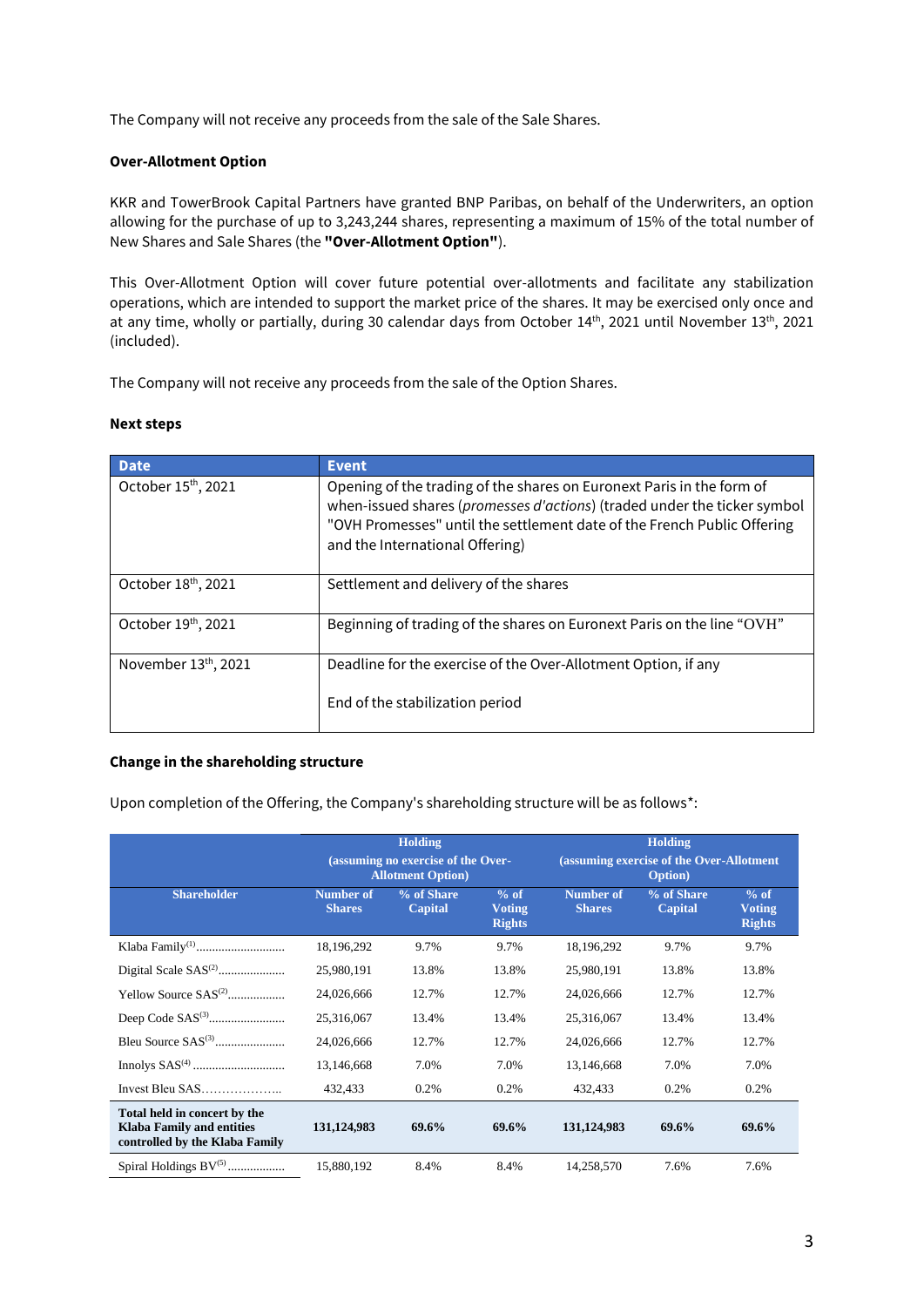| Spiral Holdings $SCA^{(6)}$                                         | 15,880,192  | 8.4%   | 8.4%   | 14.258.570  | 7.6%   | 7.6%      |
|---------------------------------------------------------------------|-------------|--------|--------|-------------|--------|-----------|
| Executives, former executives and<br>directors of the $Group^{(7)}$ | 4.025.728   | 2.1%   | 2.1%   | 4.025.728   | 2.1%   | 2.1%      |
|                                                                     | 21.621.621  | 11.5%  | 11.5%  | 24,864,865  | 13.2%  | 13.2%     |
| TOTAL.                                                              | 188,532,716 | 100.0% | 100.0% | 188,532,716 | 100.0% | $100.0\%$ |

*(1) The Klaba Family includes Messrs. Henryk, Octave and Miroslaw Klaba and Mrs. Halina Klaba.*

*(2) Entities controlled by Mr. Octave Klaba and the members of his family.*

*(3) Entities controlled by Mr. Miroslaw Klaba and the members of his family.*

*(4) Entity held by Messrs. Octave and Miroslaw Klaba.*

*(5) Entity indirectly owned by investment funds managed or advised by TowerBrook Capital Partners*

*(6) Entity indirectly owned by investment funds and other entities managed or advised by KKR*

*(7) Excluding directors representing the Klaba Family, and including a director who will not remain a director after the Global Offering.*

*\*Figures do not take into account the concurrent offer reserved for employees who are members of a company savings plan, the results of which will be communicated later. According to the information available, the company savings plan was the subject of a high subscription rate for this type of operation.*

#### **Free float**

The free float will represent approximately 11.5% of OVHcloud's share capital post-Offering, and could increase to approximately 13.2% of OVHcloud's share capital in case of full exercise of the Over-Allotment Option.

#### **Lock-up agreements**

OVHcloud, KKR and TowerBrook Capital Partners are committing to a lock-up of 180 calendar days following the settlement date of the Offering, subject to certain customary exceptions. Members of the Klaba family and certain managers and employees of the Company are committing to a lock-up of 360 calendar days following the settlement date of the Offering, subject to certain customary exceptions.

#### **Financial intermediaries**

BNP Paribas, Citigroup, JP Morgan and KKR Capital Markets are acting as Joint Global Coordinators and Joint Bookrunners; Credit Suisse, Goldman Sachs, Morgan Stanley and Société Générale are acting as Joint Bookrunners, and CIC is acting as Co-Lead Manager (together with the Joint Global Coordinators and Joint Bookrunners and the Joint Bookrunners, the **"Underwriters"**) in the IPO. Rothschild & Co and Eight Advisory are acting as independent financial advisors, Cleary Gottlieb Steen & Hamilton LLP as legal advisor, Brunswick as financial communications advisor and Accellency as investor relations advisor to OVHcloud. White & Case LLP are acting as legal advisors to the Underwriters. Bain & Company assisted with strategic positioning and market studies.

#### **Publicly available information**

Copies of the French prospectus approved by the AMF on October  $4<sup>th</sup>$ , 2021 under the number 21-431, consisting of (i) a registration document approved on September 17<sup>th</sup>, 2021 under the number I.21-052, (ii) the supplement to such registration document approved on October 4 th , 2021 under the number I.21-059, and (iii) a securities note and a summary of the French prospectus (included in the securities note), are available free of charge upon request to the company at OVHcloud, 2 rue Kellermann, 59100 Roubaix, France, as well as on the website of the AMF [\(www.amf-france.org\)](http://www.amf-france.org/) and OVHcloud [\(https://ipo.ovhcloud.com/en\)](https://ipo.ovhcloud.com/en).

The Company draws the public's attention to the risk factors contained in Chapter 3 of the registration document and in Section 2 of the securities note. The occurrence of one or more of these risks may have a material adverse effect on the business, reputation, financial condition, results of operations or prospects of the Group, as well as on the market price of the Company's shares.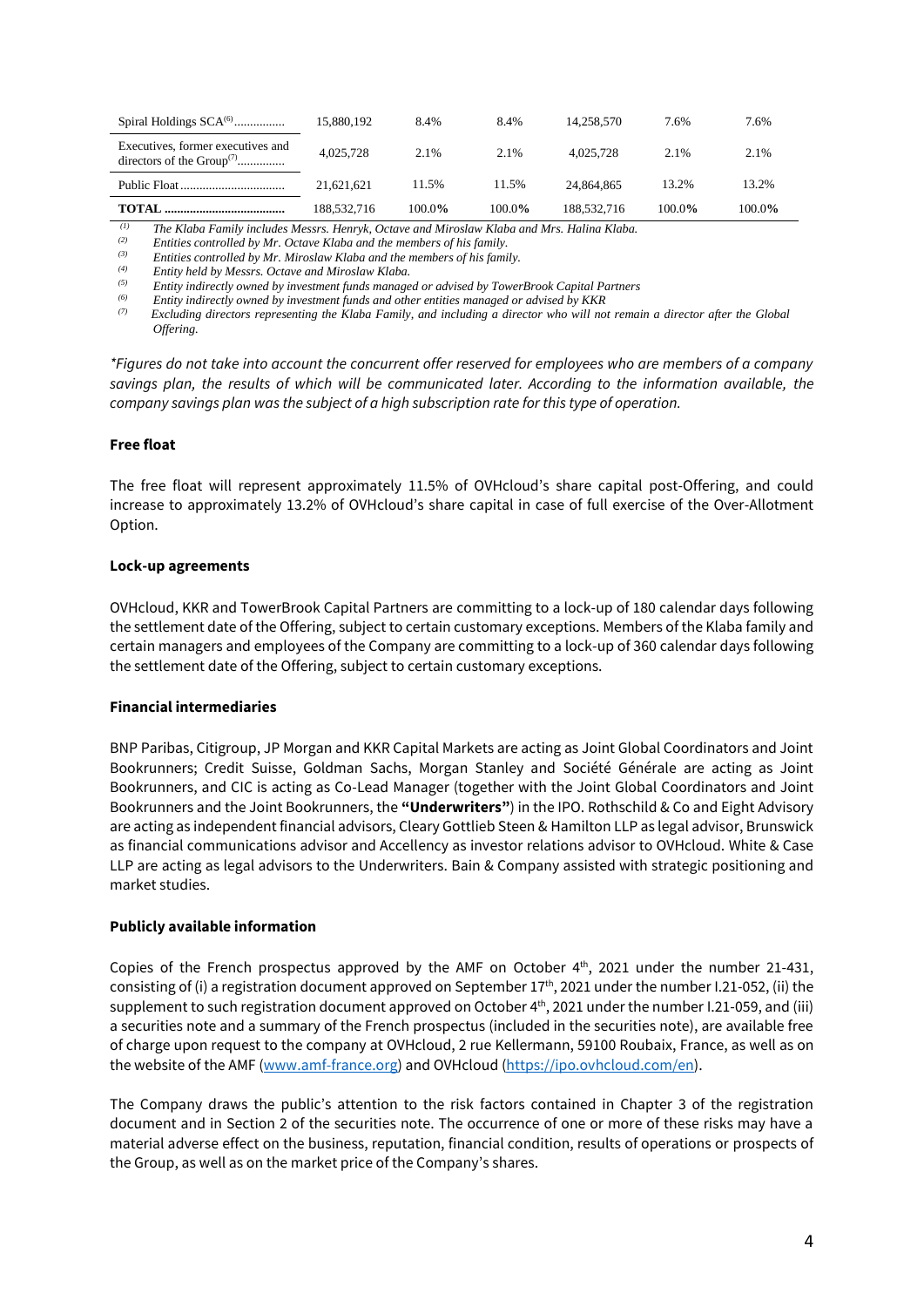#### **Upcoming events**

November 16, 2021: Publication of the Company's results for the financial year ended August 31, 2021

**Media Contacts:**

**OVHcloud** Marie Vaillaud – Head of Corporate Communications [marie.vaillaud@ovhcloud.com](mailto:marie.vaillaud@ovhcloud.com)  + 33 6 49 32 74 02

**Brunswick** Aurélia de Lapeyrouse +33 6 21 06 40 33 Guillaume Maujean +33 6 67 74 36 89 [ovhcloud@brunswickgroup.com](mailto:ovhcloud@brunswickgroup.com)

#### **DISCLAIMERS**

*This announcement does not, and shall not, in any circumstances constitute a public offering or an invitation to the public in connection with any offer.*

*No communication and no information in respect of this transaction or of OVHcloud may be distributed to the public in any jurisdiction where a registration or approval is required. No steps have been or will be taken in any jurisdiction (other than France) where such steps would be required. The issuance, the subscription for or the purchase of OVHcloud's shares may be subject to specific legal or regulatory restrictions in certain jurisdictions. OVHcloud assumes no responsibility for any violation of any such restrictions by any person.*

*United States. This announcement is not an offer for sale of securities in the United States or any other jurisdiction. Securities may not be offered or sold in the United States absent registration or an exemption from registration under the U.S. Securities Act of 1933, as amended. OVHcloud does not intend to register any securities in the United States or to conduct a public offering of securities in the United States.*

*European Union. This announcement is not a prospectus within the meaning of Regulation (EU) 2017/1129 of the European Parliament and the Council of 14 June 2017, as amended (the "Prospectus Regulation"). In France, an offer of securities to the public may only be made pursuant to a prospectus approved by the AMF. With respect to the member States of the European Economic Area (each, a "relevant member State"), other than France, no action has been undertaken or will be undertaken to make an offer to the public of the shares requiring a publication of a prospectus in any relevant member State. Consequently, the securities cannot be offered and will not be offered in any member State (other than France), except in accordance with the exemptions set out in Article 1(4) of the Prospectus Regulation, or in the other case which does not require the publication by OVHcloud of a prospectus pursuant to the Prospectus Regulation and/or applicable regulation in the member States.*

*This press release does not constitute an offer of the securities to the public in the United Kingdom. The distribution of this press release is not made, and has not been approved, by an authorized person ("authorized person") within the meaning of Article 21(1) of the Financial Services and Markets Act 2000. As a consequence, this press release is directed only at persons who (i) are located outside the United Kingdom, (ii) have professional experience in matters relating to investments and fall within Article 19(5) ("investment professionals") of the Financial Services and Markets Act 2000 (Financial Promotions) Order 2005 (as amended) and (iii) are persons falling within Article 49(2)(a) to (d) (high net worth companies, unincorporated associations, etc.) of the Financial Services and Markets Act 2000 (Financial Promotion) Order 2005 (all such persons together being referred to as "Relevant Persons"). The securities of OVHcloud are directed only at Relevant Persons and no invitation, offer or agreements to subscribe, purchase or otherwise acquire the securities of OVHcloud may be proposed or made other than with Relevant Persons. Any person other than a Relevant Person may not act or rely on this document or any provision thereof. This press release is not a prospectus which has been approved by the Financial Conduct*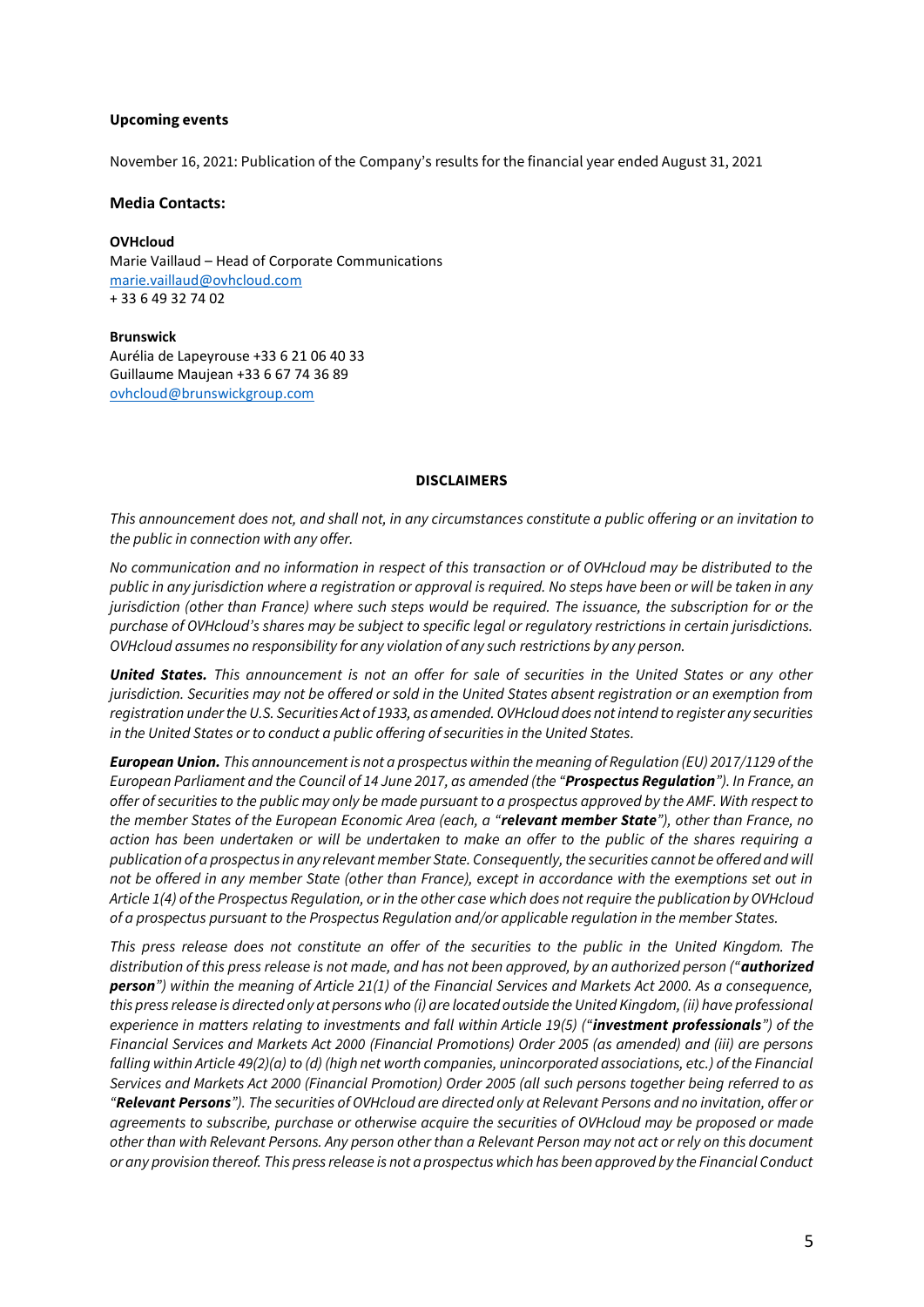*Authority or any other United Kingdom regulatory authority for the purposes of Section 85 of the Financial Services and Markets Act 2000.*

*The distribution of this document in certain countries may constitute a breach of applicable law. The information contained in this document does not constitute an offer of securities for sale in the United States, Canada, Japan or Australia. This press release may not be published, forwarded or distributed, directly or indirectly, in the United States, Canada, Japan or Australia.*

*The Underwriters are acting exclusively for the Company and no one else in connection with the IPO and will not regard any other person as their respective clients and will not be responsible to anyone other than the Company for providing the protections afforded to their respective clients in connection with any offer of shares of the Company or otherwise, nor for providing any advice in relation to the offer of shares, the content of this press release or any transaction, arrangement or other matter referred to herein. None of the Underwriters or any of their respective directors, officers, employees, advisers or agents accepts any responsibility or liability whatsoever for or makes any representation or warranty, express or implied, as to the truth, accuracy or completeness of the information in this press release (or whether any information has been omitted from this press release) or any other information relating to the Company, its subsidiaries or associated companies, whether written, oral or in a visual or electronic form, and howsoever transmitted or made available or for any loss howsoever arising from any use of this announcement or its contents or otherwise arising in connection therewith.*

*BNP Paribas, acting as Stabilization Agent, may, for a period of 30 days following the determination of the Offering Price (i.e., until November 13 th , 2021 inclusive) (but not under any circumstances obliged), in accordance with the applicable laws and regulations, in particular those of Delegated Regulation No 2016/1052 of the European Commission of March 8, 2016 supplementing Regulation (EU) No 596/2014 of the European Parliament European Union and the Council and concerning the conditions applicable to buyback programs and stabilization measures, to carry out stabilization operations in order to stabilize or support the price of the Company's shares on the regulated market of Euronext Paris. In accordance with Article 7 of Delegated Regulation No 2016/1052 of the European Commission of March 8, 2016, stabilization operations may not be carried out at a price higher than the offering price. Such interventions may affect the price of the shares and may result in the determination of a higher market price than would otherwise prevail. Even if stabilization operations were carried out, BNP Paribas could, at any time, decide to discontinue such operations. The information will be provided to the competent market authorities and to the public in accordance with Article 6 of the abovementioned Regulation. Pursuant to the provisions of Article 8 of the abovementioned Regulation, BNP Paribas, acting on behalf of the underwriters, may make overallotments in connection with the offer up to the number of shares covered by the over-allotment option, plus, if applicable, a number of shares representing 5% of the offer (excluding exercise of the over-allotment option).*

#### *Forward-looking statements*

*This announcement contains statements regarding the prospects and growth strategies of OVH Groupe ("OVHcloud"). These statements are sometimes identified by the use of the future or conditional tense, or by the use of forward-looking terms such as "considers", "envisages", "believes", "aims", "expects", "intends", "should", "anticipates", "estimates", "thinks", "wishes" and "might", or, if applicable, the negative form of such terms and similar expressions or similar terminology. Such information is not historical in nature and should not be interpreted as a guarantee of future performance. Such information is based on data, assumptions, and estimates that OVHcloud considers reasonable. Such information is subject to change or modification based on uncertainties in the economic, financial, competitive or regulatory environments.* 

*This information includes statements relating to OVHcloud's intentions, estimates and targets with respect to its markets, strategies, growth, results of operations, financial situation and liquidity. OVHcloud's forward-looking statements speak only as of the date of this announcement. Absent any applicable legal or regulatory requirements, OVHcloud expressly disclaims any obligation to release any updates to any forward-looking statements contained in this announcement to reflect any change in its expectations or any change in events, conditions or circumstances, on which any forward-looking statement contained in this announcement is based.* 

*OVHcloud operates in a competitive and rapidly evolving environment; it is therefore unable to anticipate all risks, uncertainties or other factors that may affect its business, their potential impact on its business or the extent to which the occurrence of a risk or combination of risks could have significantly different results from those set*